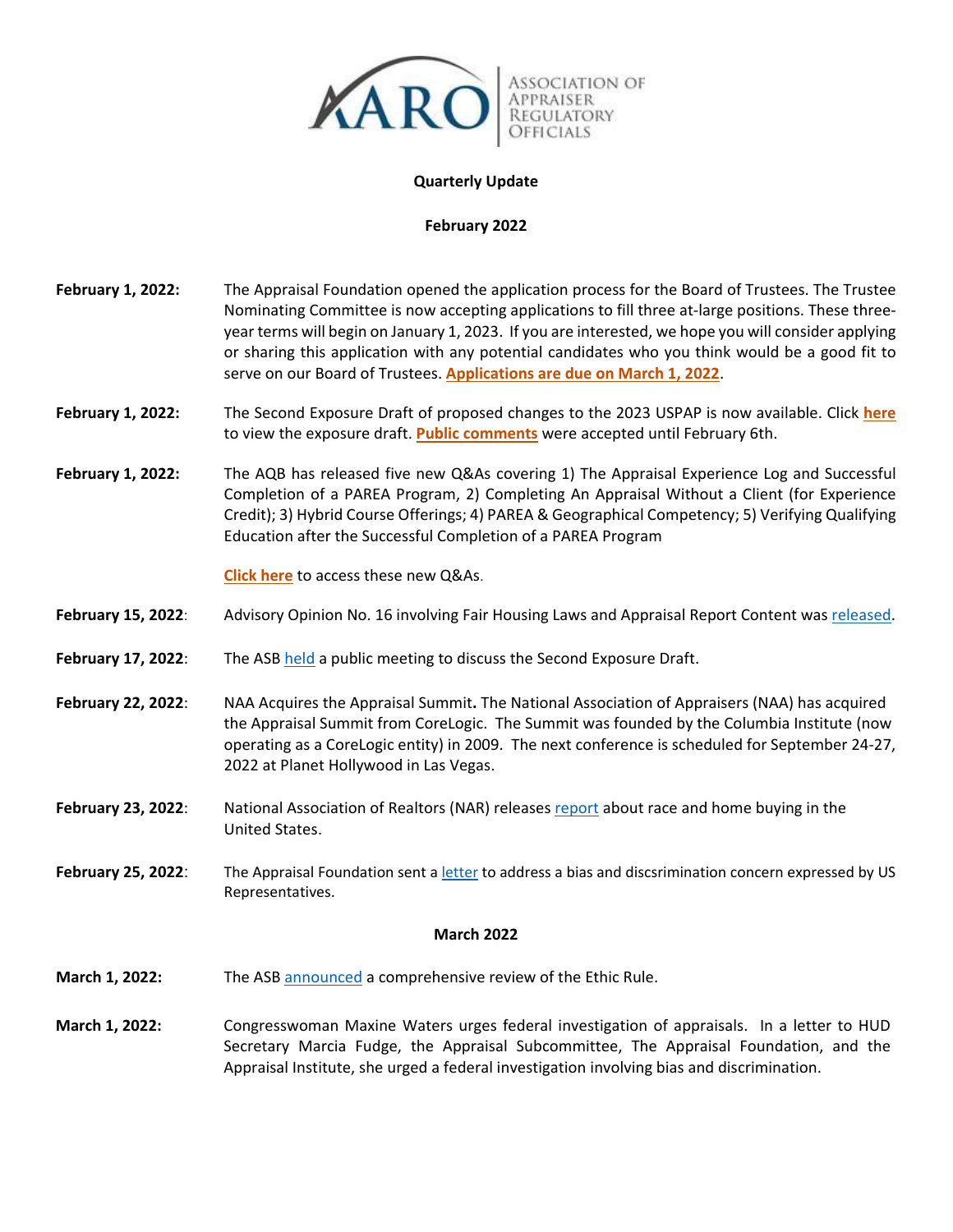

- **March 21, 2022:** FHFA reports home appreciation price highest in 45 years**.**
- **March 23, 2022:** The PAVE (Property Appraisal and Valuation Equity) taskforce releases its report.
- **March 23, 2022:** NAR reports that the gap between black and white homeownership is growing.
- **March 23, 2022**: CoreLogic reports that delinquent mortgage rates are dropping**.**
- **March 24, 2022:** The US Senate holds hearing to discuss release of the PAVE report
- **March 28, 2022:** Fannie Mae releases FAQs involving desktop appraisals**.**
- **March 29, 2022:** The House Financial Services Committee held a hearing entitled Devalued, Denied, and Disrespected: How Home Appraisal Bias and Discrimination Are Hurting Homeowners and Communities of Color https://financialservices.house.gov/events/eventsingle.aspx?EventID=409150

**March 30, 2022**: The Appraisal Foundation welcomed back their partnership with the Appraisal Institute.

# **April 2022**

- **April 1, 2022**: The AQB has released new Practical Applications of Real Estate Appraisal (PAREA) matrices for potential PAREA providers.
- **April 19, 2022**: Fannie Mae exec comments on fair home value processes.
- **April 20, 2022**: Update on PAREA there are currently no approved PAREA programs. To help bring PAREA to market, The Appraisal Foundation awarded a conditional grant to the Appraisal Institute to support the building of their AIPAREA program, which they hope to launch by September 2023.

 Our informal tracking shows that **32 states** have adopted PAREA either fully, partially, or by reference in their laws.

#### **May 2022**

- **May 2, 2022**: The Appraisal Foundation provided an update on how they are working to root out bias and discrimination in the industry.
- **May 12, 2022**: Pstar Training held it's first training in advance of the AARO Conference.
- **May 12, 2022** AARO held its spring annual conference in San Antonio, Texas.
- **May 15, 2022**
- **May 16, 2022**: CFPB issues its annual report on the CFPB's lending activities for 2021. The report highlights enforcement actions, amicus briefs, rulemaking procedures, and outreach and engagement.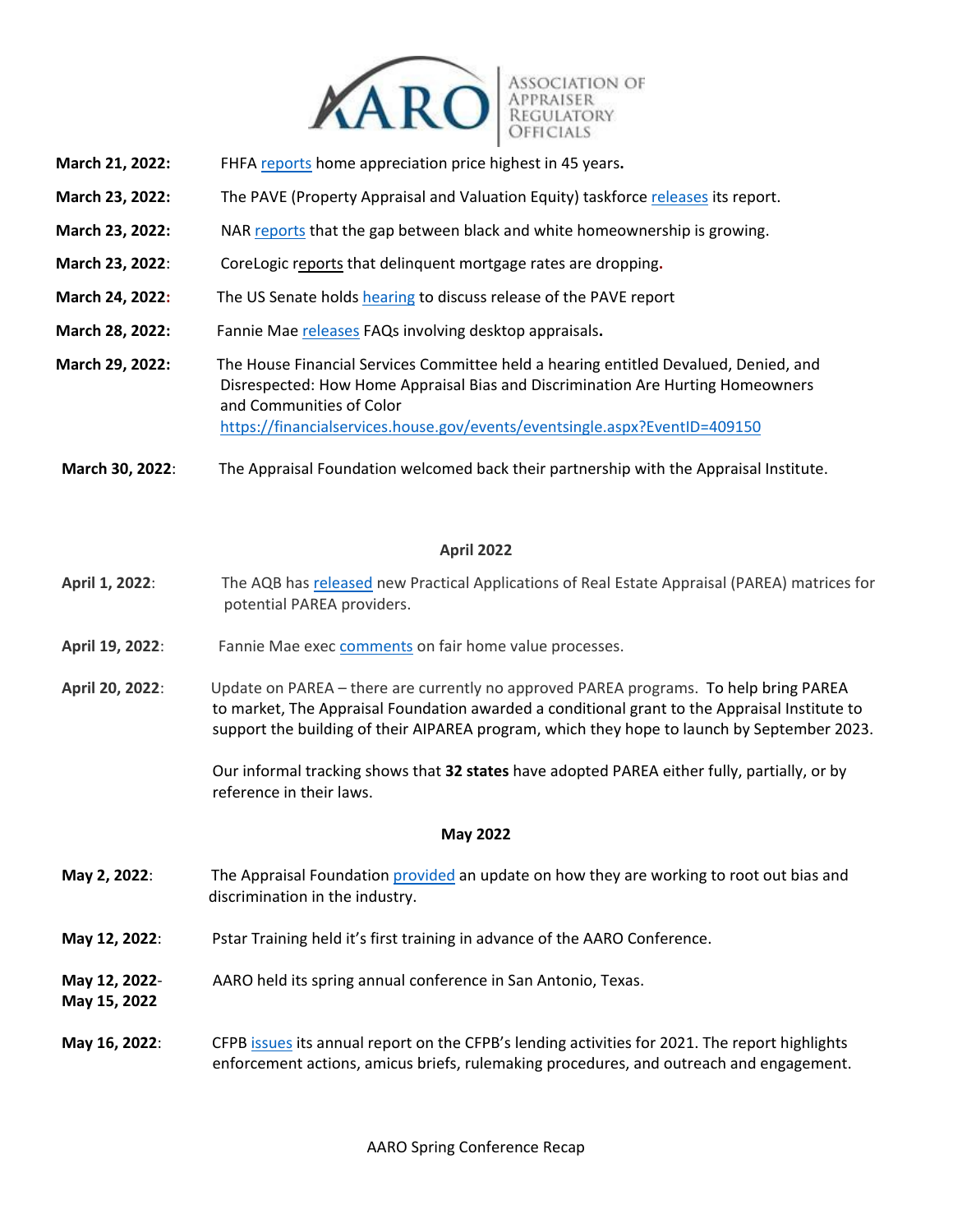

**Friday, May 13**: Jim Parks, Dave Bunton, Michelle Bradley and Brad Sweeney gave the attendees an Appraisal Subcommittee and Appraisal Foundation Updates.

Melody Taylor spoke to attendees about Fair Housing and the PAVE Action Plan.

Lyle Radke presented on updates from Fannie Mae.



**Saturday, May 14**: JoEllen Alberts, Aida Dedajic, and Lisa Demarais were panelists on a roundtable discussing the Course Approval Program (CAP) – New Mechanisms for Delivery Mechanism Approval.

> John Brenan, Dave Cherner, and Jacqueline Olson were panelists during roundtables discussing the PAVE Report – What it means and what's next.

 Steve McCaleb and Anne Petit were panelists discussing Board Member, Staff, and Contractor Complaints.

 Breakout Sessions were held involving Executive Directors & Administrators, Attorneys, Affiliate & Profession Organizations, Appraisal Management Companies, Board Members, and Investigators.

**Sunday, May 15**: Luke Tomaszewski spoke on Data Security.

 Peter Fontana, Michele Peterson-Cook, and Tony Pistilli spoke about Appraisal "Ghosting," the Public Trust, and State Regulators.

 Lisa Desmarais, Craig Steinley, and Tom Veit spoke about the P's of PAREA: Programs, Policy Statements, and Procedures.

 Claire Brooks and Diana Piechocki presented on ASC Compliance Review on AMC Programs.

**AARO Attendee Interviews**

Fran Oreto spoke with four attendees of the conference – their interviews are below.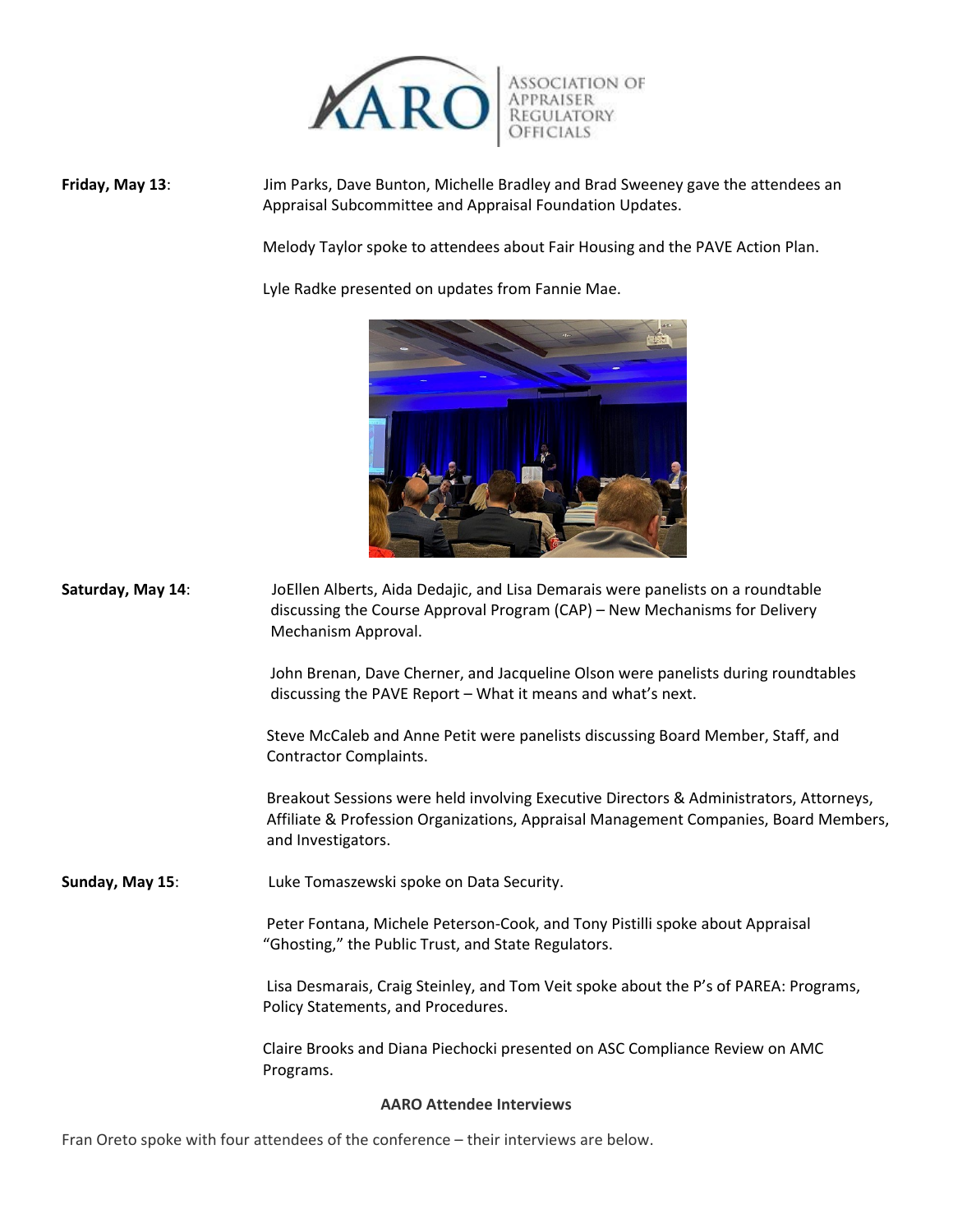

## **Shannon Drawns**



This was Shannon's first time attending an AARO conference. Shannon works as the Enforcement Chief for the Ohio Real Estate Appraisal Board. Shannon's division investigates seven program areas, including appraisers. She enjoys the experience and interactions with the diverse programs and people associated with her position.

Shannon stated that she crosses between an introvert and an extravert and grew up in Alabama on the coast. She is a "Sports Fan" and her favorite city to visit would be New Orleans.

Shannon found the AARO conference to be informative and enjoyed the brainstorming of some of the sessions as well as the ability to meet new people in the industry and network with the attendees.

## **Angela G. Jemmott**



This was the first AARO Conference Angela has attended. She is a recent Governor Appointee as Bureau Chief of the California Bureau of Real Estate Appraisers. This is a new chapter for Angela, after having served for the State of California in the disability access space for over 10 years.

Angela was excited to attend the conference and enjoyed meeting many new people of like roles and responsibilities. She also enjoyed networking and found that the training was top notch. Overall, Angela felt her attendance was invaluable to her new position as well as a representative from California. She reflected on how California is one of the few states that doesn't have a Board.

On a person note, Angela enjoys reading books. She actually reads several books at the same time. The two she brought with her on the airplane were "Until Unity," by Francis Chan and "How to Age Without Getting Old," by Joyce Meyer.

Angela admires the lifestyle of the people of Hawaii, especially folks who live outside of the non-tourist side of the island. They seem to have discovered how to live a non-stressful centered lifestyle.

# **BJ Jibben**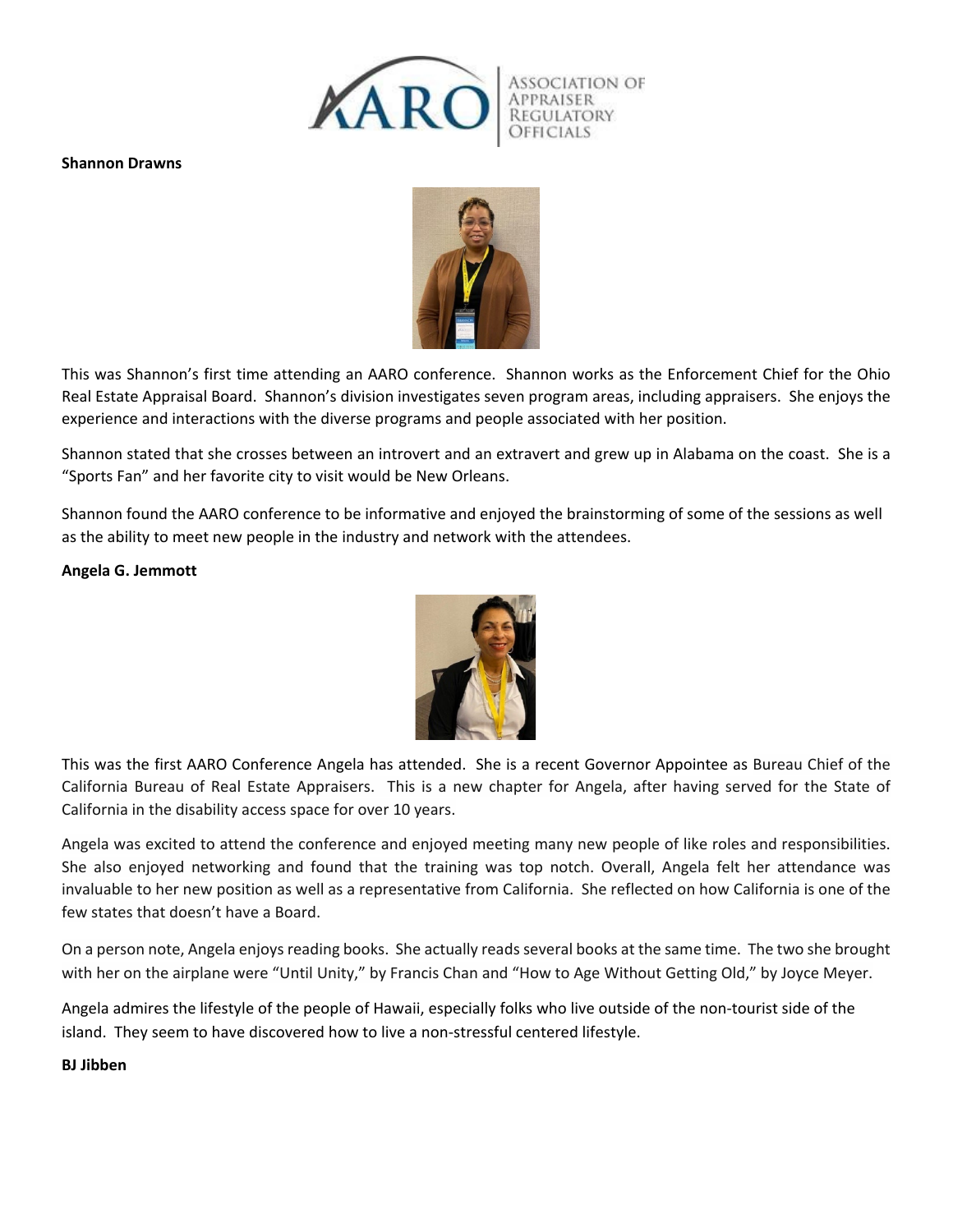

Currently, BJ works as a Compliance Officer with eValuation Zone, Inc and has been in that position since 2021. Prior to her time at eValuation Zone, she worked as the Licensing Specialist for the Wyoming Real Estate Commission/Appraisal Board.

BJ has been attending AARO Conferences since 2013 and has always found the materials to be timely and informative. BJ found the breakout session on the PAVE report informative and appreciated the updates from the foundation representatives. She feels that the networking over the years to be invaluable.

While BJ enjoy her new position, which involves compliance for all states and jurisdictions, she still finds time for love of crafting, quilting, and crocheting. Over the years, several of BJ's creations were offered at the AARO silent auctions.

BJ hopes to continue to attend AARO conferences and finds them interesting and the best way to keep up with the industry.

# **Herbert Jourdan, Jr**



Currently, Herb serves as the Vice Chairman of the Florida Real Estate Appraisal Board. This was Herb's first time attending an AARO conference. He was encouraged by the sessions addressing the progress of the development of the Practical Applications of Real Estate Appraisal (PAREA)and the continuing efforts to raise awareness of racial bias in residential real estate appraising.

Herb stated that he will be looking forward to attending AARO conferences in the future. Herb has been in the appraisal field through several business cycles and has had a variety of real estate valuation-related experiences including commercial appraisal, residential appraisal, condemnation appraisal, bank asset quality examination, appraisal management, and review appraisal.

In his spare time Herb gardens, reads history and biography, and travels. Herb has three adult children.

To submit a story, update, or announcement for the next quarterly newsletter, please send it to Brandy March at brandy.march@aaro.net. The next quarterly update will be sent around September 1, 2022.